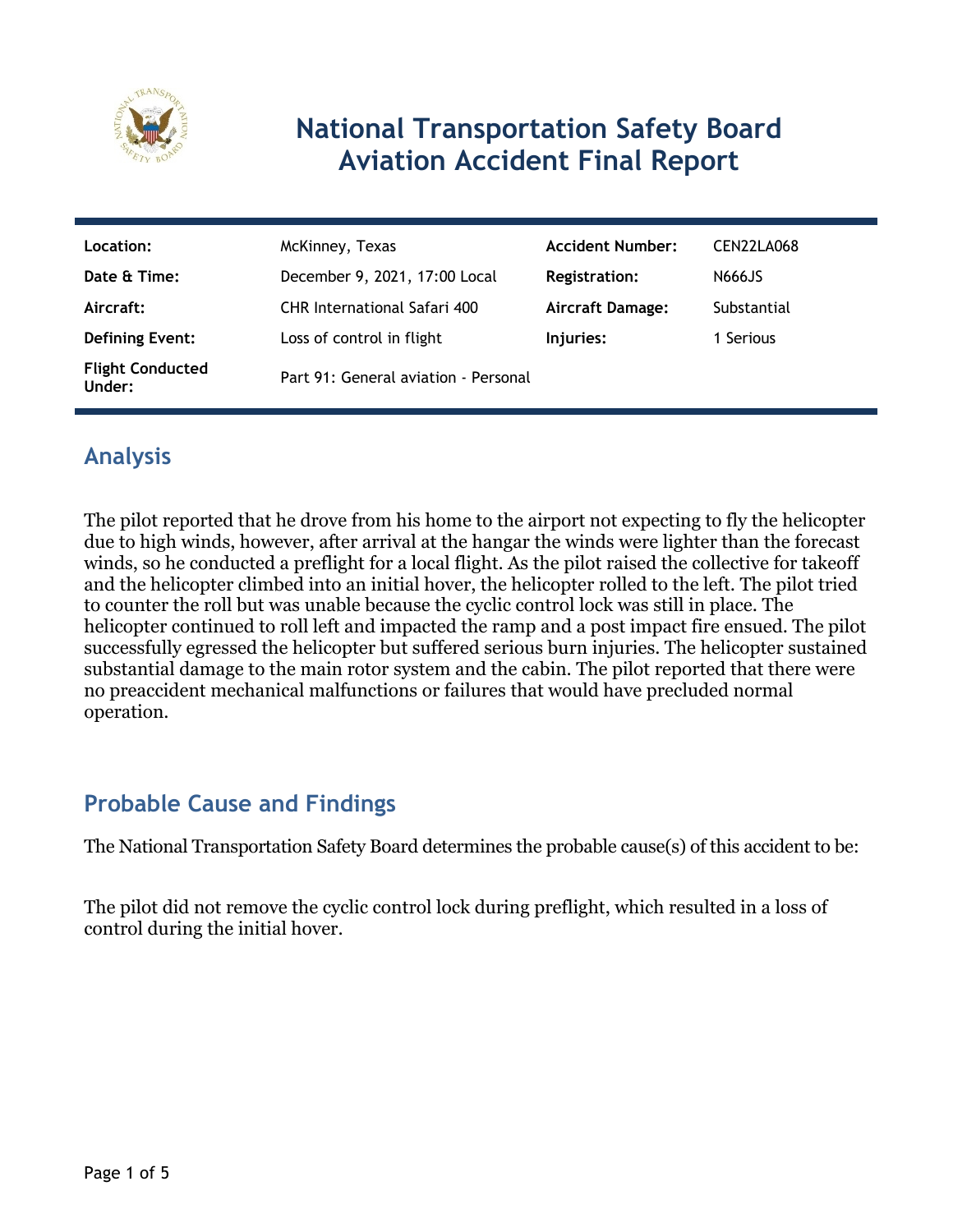### **Findings**

| <b>Personnel issues</b> | Preflight inspection - Pilot                        |
|-------------------------|-----------------------------------------------------|
| Aircraft                | (general) - Inadequate inspection                   |
| Aircraft                | Lateral/bank control - Attain/maintain not possible |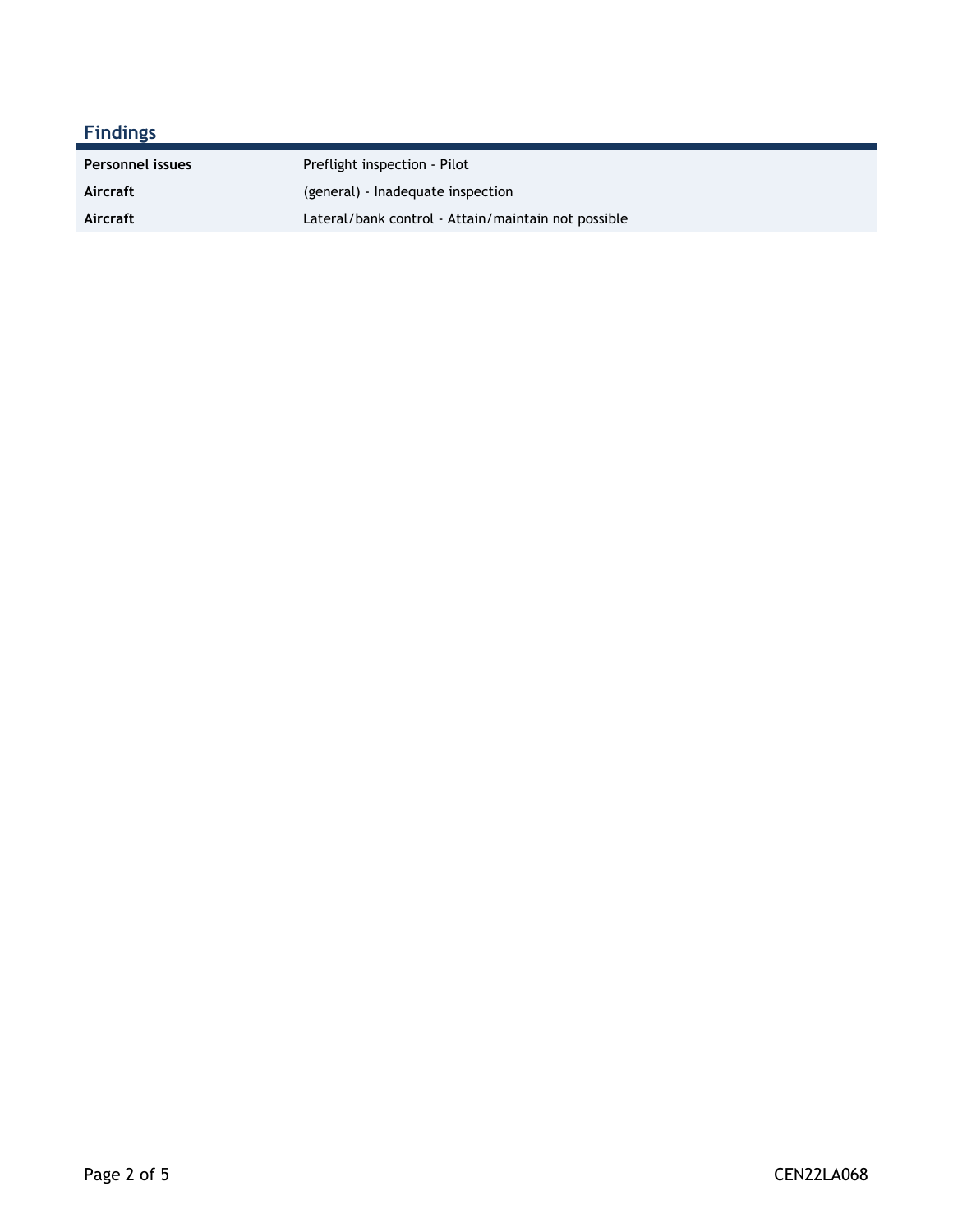## **Factual Information**

#### **History of Flight**

| <b>Prior to flight</b> | Preflight or dispatch event                |
|------------------------|--------------------------------------------|
| <b>Takeoff</b>         | Loss of control in flight (Defining event) |

#### **Pilot Information**

| Certificate:                     | Airline transport; Commercial;<br>Flight instructor                                                                                                                                                                                               | Age:                              | 59, Male       |
|----------------------------------|---------------------------------------------------------------------------------------------------------------------------------------------------------------------------------------------------------------------------------------------------|-----------------------------------|----------------|
| Airplane Rating(s):              | Single-engine land; Single-engine<br>sea                                                                                                                                                                                                          | Seat Occupied:                    | Left           |
| <b>Other Aircraft Rating(s):</b> | Helicopter                                                                                                                                                                                                                                        | <b>Restraint Used:</b>            | 3-point        |
| Instrument Rating(s):            | Airplane; Helicopter                                                                                                                                                                                                                              | <b>Second Pilot Present:</b>      | No             |
| Instructor Rating(s):            | Airplane multi-engine; Airplane<br>single-engine; Helicopter;<br>Instrument airplane; Instrument<br>helicopter                                                                                                                                    | <b>Toxicology Performed:</b>      |                |
| <b>Medical Certification:</b>    | Class 1 With waivers/limitations                                                                                                                                                                                                                  | Last FAA Medical Exam:            | July 12, 2021  |
| <b>Occupational Pilot:</b>       | <b>Yes</b>                                                                                                                                                                                                                                        | Last Flight Review or Equivalent: | August 1, 2021 |
| <b>Flight Time:</b>              | 16568 hours (Total, all aircraft), 10 hours (Total, this make and model), 9200 hours (Pilot In<br>Command, all aircraft), 118 hours (Last 90 days, all aircraft), 44 hours (Last 30 days, all<br>aircraft), 7 hours (Last 24 hours, all aircraft) |                                   |                |

### **Aircraft and Owner/Operator Information**

| Aircraft Make:                | <b>CHR</b> International   | Registration:                            | N666JS          |
|-------------------------------|----------------------------|------------------------------------------|-----------------|
| <b>Model/Series:</b>          | Safari 400                 | <b>Aircraft Category:</b>                | Helicopter      |
| Year of Manufacture:          | 2014                       | <b>Amateur Built:</b>                    | Yes.            |
| Airworthiness Certificate:    | Experimental (Special)     | Serial Number:                           | CH406           |
| <b>Landing Gear Type:</b>     | <b>Skid</b>                | Seats:                                   | $\overline{2}$  |
| Date/Type of Last Inspection: | November 21, 2021 Annual   | <b>Certified Max Gross Wt.:</b>          | 1650 lbs        |
| Time Since Last Inspection:   | 5 Hrs                      | Engines:                                 | 1 Reciprocating |
| Airframe Total Time:          | 75 Hrs at time of accident | <b>Engine Manufacturer:</b>              | Lycoming        |
| ELT:                          |                            | <b>Engine Model/Series:</b>              | YIO-360-EXP     |
| <b>Registered Owner:</b>      |                            | <b>Rated Power:</b>                      | 180 Horsepower  |
| Operator:                     | On file                    | <b>Operating Certificate(s)</b><br>Held: | None            |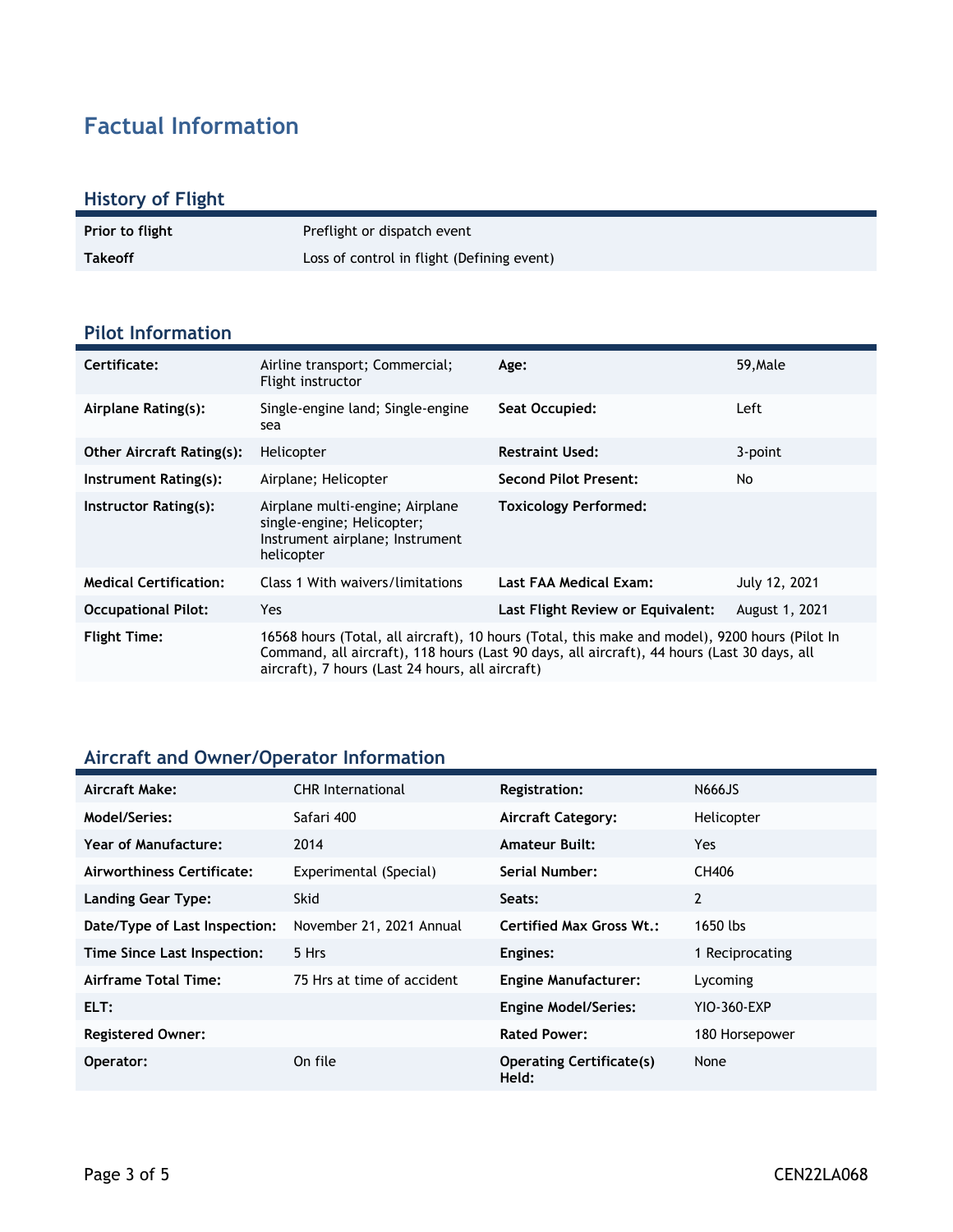### **Meteorological Information and Flight Plan**

| <b>Conditions at Accident Site:</b>     | Visual (VMC)                     | <b>Condition of Light:</b>                     | Day                              |
|-----------------------------------------|----------------------------------|------------------------------------------------|----------------------------------|
| <b>Observation Facility, Elevation:</b> | KTKI,586 ft msl                  | Distance from Accident Site:                   | 1 Nautical Miles                 |
| <b>Observation Time:</b>                | 16:53 Local                      | Direction from Accident Site:                  | $0^{\circ}$                      |
| <b>Lowest Cloud Condition:</b>          | Clear                            | Visibility                                     | 10 miles                         |
| Lowest Ceiling:                         | None                             | Visibility (RVR):                              |                                  |
| Wind Speed/Gusts:                       | 7 knots /                        | <b>Turbulence Type</b><br>Forecast/Actual:     | None / None                      |
| <b>Wind Direction:</b>                  | $200^\circ$                      | <b>Turbulence Severity</b><br>Forecast/Actual: | N/A / N/A                        |
| <b>Altimeter Setting:</b>               | 29.77 inches Hg                  | <b>Temperature/Dew Point:</b>                  | $24^{\circ}$ C / 11 $^{\circ}$ C |
| <b>Precipitation and Obscuration:</b>   | No Obscuration; No Precipitation |                                                |                                  |
| <b>Departure Point:</b>                 | McKinney, TX (TKI)               | Type of Flight Plan Filed:                     | None                             |
| Destination:                            | McKinney, TX (TKI)               | <b>Type of Clearance:</b>                      | None                             |
| <b>Departure Time:</b>                  | 17:00 Local                      | Type of Airspace:                              | Class D                          |

#### **Airport Information**

| Airport:                  | MCKINNEY NTL TKI | <b>Runway Surface Type:</b>         |      |
|---------------------------|------------------|-------------------------------------|------|
| <b>Airport Elevation:</b> | 588 ft msl       | <b>Runway Surface</b><br>Condition: |      |
| Runway Used:              |                  | IFR Approach:                       | None |
| Runway<br>Length/Width:   |                  | <b>VFR Approach/Landing:</b>        | None |

### **Wreckage and Impact Information**

| Crew Injuries:         | Serious | <b>Aircraft Damage:</b>       | Substantial                |
|------------------------|---------|-------------------------------|----------------------------|
| Passenger<br>Injuries: |         | <b>Aircraft Fire:</b>         | On-ground                  |
| Ground Injuries:       |         | Aircraft<br><b>Explosion:</b> | <b>Unknown</b>             |
| <b>Total Injuries:</b> | Serious | Latitude,<br>Longitude:       | 33.177391, -96.591032(est) |